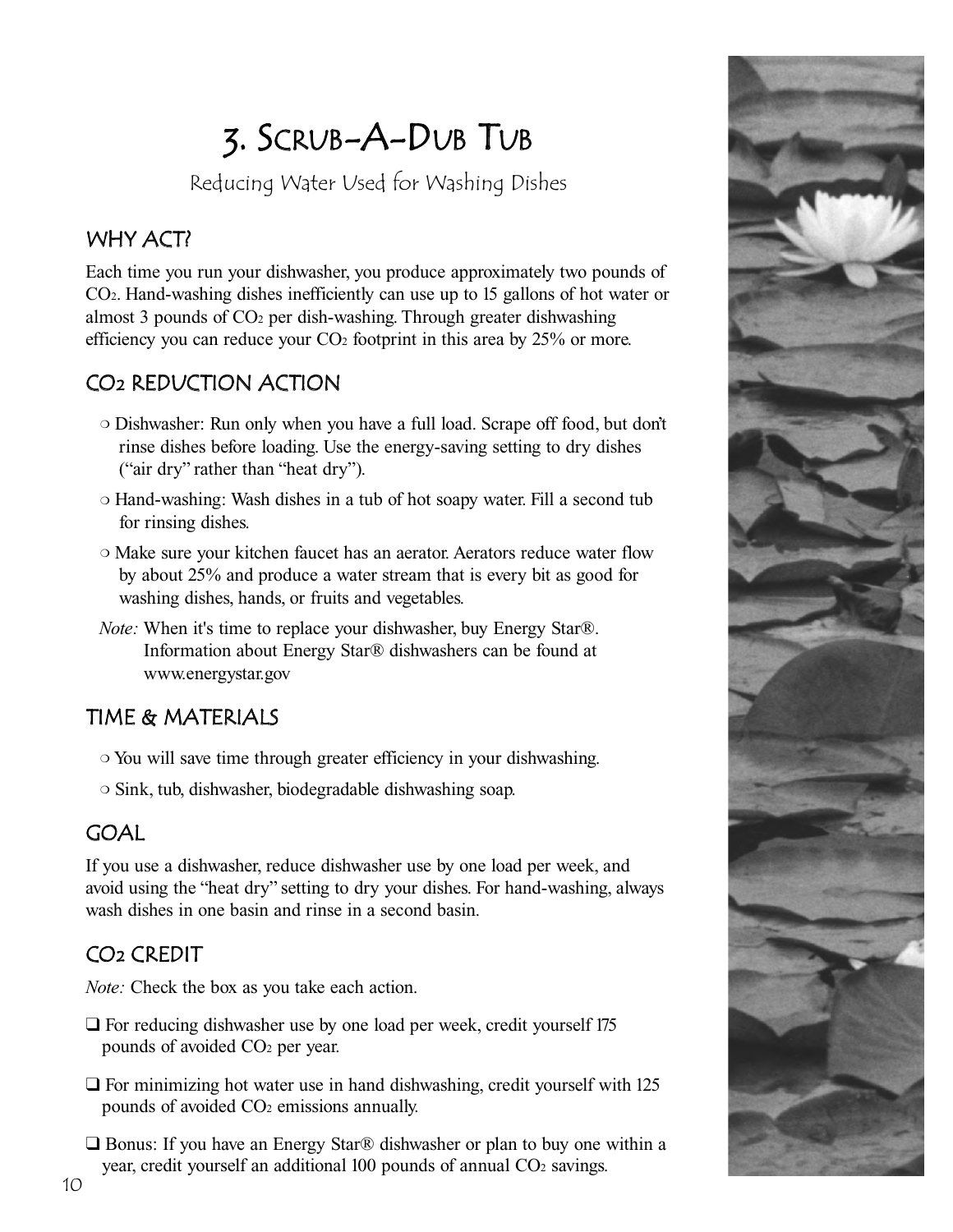

# 4. WEAR IT AGAIN SAM

Washing and Drying Clothes Efficiently

## WHY ACT?

Typical electric clothes washers and dryers generate 5 pounds of CO2 per washer/dryer cycle. Do your clothes really need to be washed after one wearing, or will the simple touch of an iron or the removal of a dirty spot allow you to wear them again?

For laundry machine-washed in hot water, 90% of the energy goes to heat the water, while only 10% powers the machine itself. In most cases, washing clothes in cold water gets them just as clean as washing them in warm or hot water, and the CO<sub>2</sub> savings are substantial—about 2 pounds per load.

The new, front-loading washing machines save even more energy by reducing the amount of water—hot or cold—used in each load by about 50%. These washers also have a faster spin cycle than conventional machines, so they remove more of the water from your clothes, reducing the energy it takes to dry them.

## CO2 REDUCTION ACTION

- ❍ Wear clothes until they are actually dirty. Hang them up after each wearing to let them air out naturally.
- ❍ Use an iron to touch up creases or a wet cloth and a little soap to get a spot out when the rest of the garment is clean.
- ❍ When you wash your clothes, be energy-efficient by doing full loads and using cold water for washing and rinsing.
- ❍ Dry full loads or use a clothesline instead.
- ❍ Separate loads for fast- and slow-drying clothes and use moisture or automatic settings rather than the timer.

## TIME & MATERIALS

- ❍ A few minutes to iron, remove a spot, or hang clothes up to dry.
- ❍ An iron, wet cloth, soap, clothesline, drying rack, washer, and dryer.